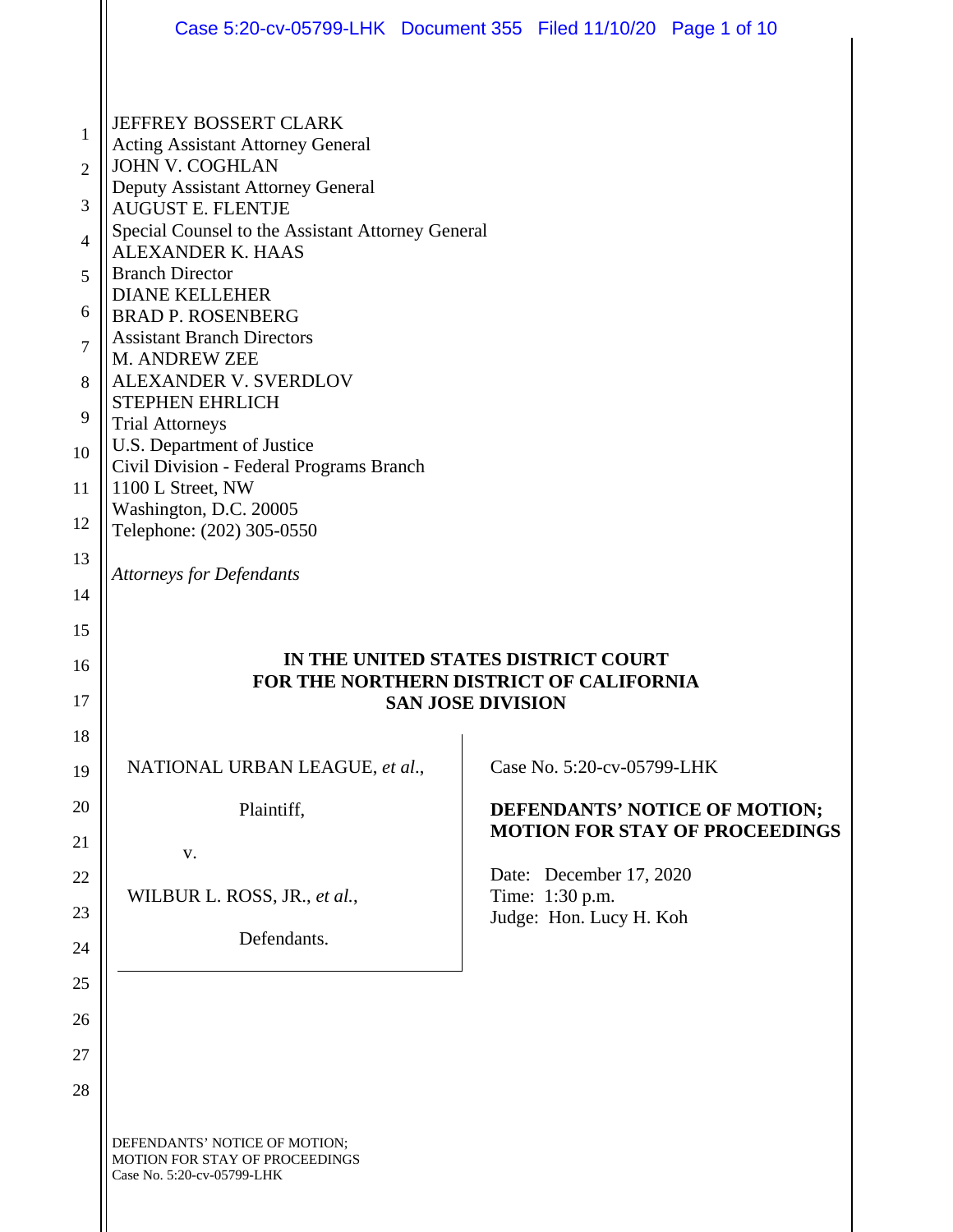1 2 3

4

5

6

7

8

9

10

11

12

13

14

15

16

17

18

19

20

21

22

23

24

## **NOTICE OF MOTION**

 PLEASE TAKE NOTICE that Defendants, by and through their counsel, hereby move to stay proceedings in this case until appellate review of this Court's preliminary injunction is concluded, and the Census Bureau completes the 2020 Census. Defendants respectfully request that this motion be heard on December 17, 2020, at 1:30 p.m., or at the Court's next available date thereafter. Counsel for Defendants conferred with counsel for Plaintiffs concerning the relief sought in this motion; Plaintiffs oppose the relief sought.

## **MEMORANDUM OF POINTS AND AUTHORITIES**

Since the United States Supreme Court issued its order staying this Court's preliminary injunction, *Ross v. National Urban League*, --- S.Ct. ---, 2020 WL 6041178 (Oct. 13, 2020), four weeks ago, Defendants have focused their energies on the appeal of that injunction before the Ninth Circuit—which is the logical next step in this litigation. The appeal is pending, and the census reporting deadline is approaching. To avoid an unnecessary expenditure of resources on the part of the Court and the parties, and to prevent improper disruptions to the Census Bureau's work, Defendants respectfully request that this Court issue an order staying all district court proceedings in this case until Defendants' appeal of this Court's preliminary injunction is resolved and the Bureau completes the 2020 census.<sup>1</sup>

Resolution of Defendants' appeal is likely to provide substantial guidance to this Court and the parties regarding the viability of Plaintiffs' legal theories and the ultimate availability of relief—as the Supreme Court's and the Ninth Circuit's stay orders already have. Likewise, the President's final tabulation of apportionment figures, and ultimately the Bureau's release of granular census-block data under 13 U.S.C. § 141(c), will reveal whether Plaintiffs could possibly have suffered the injuries they allege. Given that resolution of the appeal and the apportionment data can be expected within several months, it would be highly inefficient for the Court and the

25

÷

26

<sup>&</sup>lt;sup>1</sup> In conjunction with this motion, Defendants are also filing a motion to dismiss Plaintiffs' Second Amended Complaint for lack of subject-matter jurisdiction. Defendants maintain that this Court can dispose of this entire case now, on the grounds Defendants articulate in that motion. Nevertheless, given the clarity that will likely be provided by the Court of Appeals and

<sup>28</sup> the Bureau's completion of the census, Defendants believe that a stay of proceedings will ultimately simplify resolution of that motion, and therefore prove a more efficient course.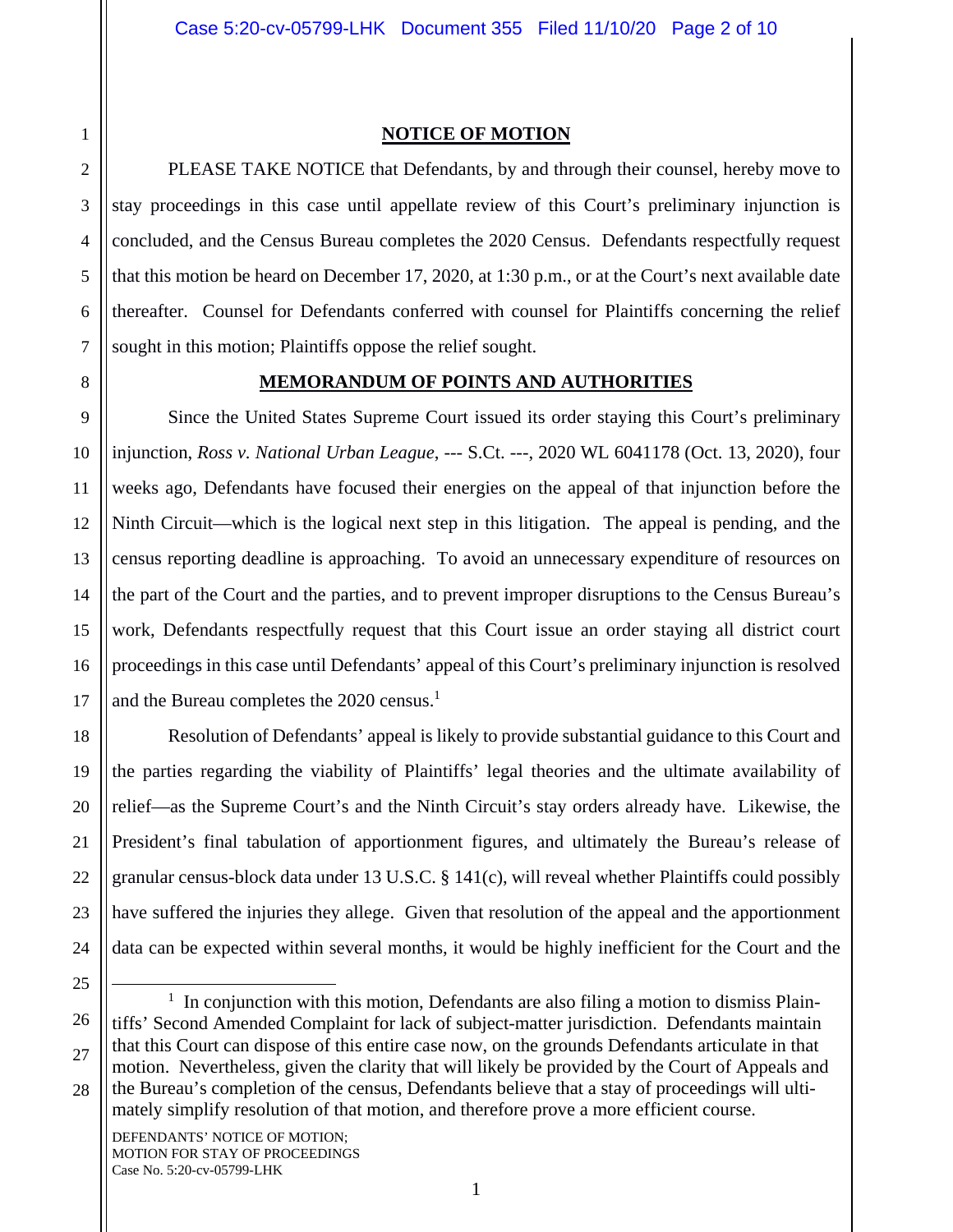1 2 3 parties to expend resources litigating this case, only to discover from an appellate court that Plaintiffs' claims are foreclosed as a legal matter, or that Plaintiffs cannot show any injury from the procedures the Bureau employed.

Crucially, a stay of proceedings will not harm Plaintiffs. The Supreme Court's stay order ended Plaintiffs' efforts to preclude the Census Bureau from its ongoing efforts to meet its statutory obligations under the Census Act, including the end-of-year deadline in 13 U.S.C. § 141(b). That order counsels against the issuance of any supervening judicial remedy before the Bureau completes its work, as the statute requires. Further, any purported injury that Plaintiffs allegedly suffer could be litigated and redressed after that point, as the Supreme Court has previously recognized. *See*, *e.g.*, *Utah v. Evans*, 536 U.S. 452 (2002) (considering post-apportionment challenge to hot-deck imputation). By contrast, restarting district court proceedings in this matter *would* cause hardship to the Bureau, which would be forced to litigate this case on a fast-track basis in under two months at a time when all of its available resources must be devoted to completing the census.

## **PROCEDURAL HISTORY**

Plaintiffs filed this action on August 18, 2020, and amended their Complaint on September 1, 2020. ECF Nos. 1, 61. Plaintiffs sought, and on September 24, 2020, obtained, a preliminary injunction that prevented Defendants from implementing two deadlines the Bureau established to meet the statutory deadline for reporting census results under 13 U.S.C. § 141: the "September 30, 2020 deadline for the completion of data collection and [the] December 31, 2020 deadline for reporting the tabulation of the total population to the President." ECF No. 208 at 78. On October 1, 2020, this Court clarified its prior preliminary injunction, and instated by Court order the deadlines of "October 31, 2020 for the completion of data collection and April 30, 2021 for reporting the tabulation of total population to the President." ECF No. 288 at 14.

Defendants appealed the Court's rulings, and sought expedited relief in the form of a stay of the preliminary injunction. ECF No. 210. On September 30, 2020, a divided panel of the Ninth Circuit denied an administrative stay of the preliminary injunction. *Nat'l Urban League v.* Ross, 977 F.3d 698 (9th Cir. 2020), ECF No. 277 (*NUL I*). Judge Bumatay dissented. He concluded not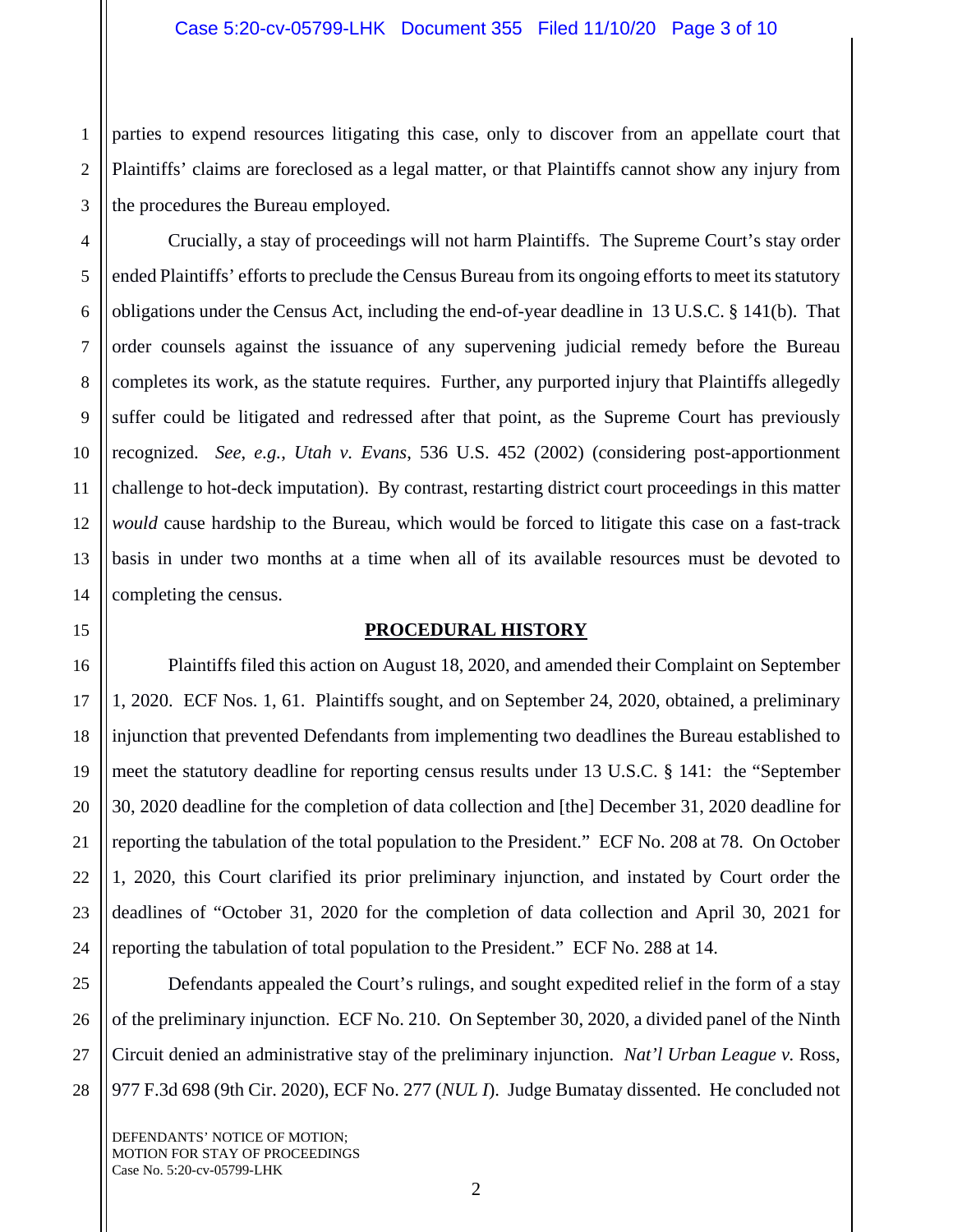1 2 3 4 5 6 7 8 9 10 11 only that a stay would be warranted, but that Plaintiffs' action was not justiciable. *Id.* at 23.<sup>2</sup> On October 7, 2020, the Ninth Circuit granted a partial stay of the preliminary injunction. *Nat'l Urban Leage v. Ross*, 977 F.3d 770 (9th Cir. 2020), ECF No. 320 (*NUL II*). Although the panel declined to modify this Court's directive that the Bureau continue field operations through October 31, 2020, it stayed that part of the Court's clarified preliminary injunction that would have required the Secretary and the Bureau to report the tabulation in April 2021, which would have been after the statutory deadline of December 31, 2020. *Id.* at 18-21. The panel observed that even if "data processing cannot be completed by December 31 as a practical matter, that does not mean that missing the putative statutory deadline should be required by a court. Serious separation of powers concerns arise when a court seeks to override a congressional directive to an Executive Branch agency." *Id.* at 20.

On October 13, 2020, the Supreme Court granted Defendants' application for a stay. *Ross v. Nat'l Urban League*, --- S. Ct. ---, 2020 WL 6041178 (Oct. 13, 2020). Unlike the Ninth Circuit, and over a dissent from Justice Sotomayor, the Supreme Court stayed the preliminary injunction in full pending disposition of the appeal in the Ninth Circuit. Plaintiffs subsequently filed a statement in this Court indicating that, while they did not intend to seek further preliminary relief, they wished to present the case for disposition by December 24, 2020. ECF 344 at 3–4. Plaintiffs subsequently filed their Second Amended Complaint on October 27, 2020, with the Court's leave. *See* 2d Am. Compl., ECF No. 352 (SAC).

20

12

13

14

15

16

17

18

19

21

22

23

24

25

26

## **STANDARD OF REVIEW**

A district court "has discretionary power to stay proceedings in its own court," *Lockyer v. Mirant Corp.*, 398 F.3d 1098, 1109 (9th Cir. 2005), to preserve "economy of time and effort for itself, for counsel, and for litigants," *Landis v. N. Am. Co.*, 299 U.S. 248, 254 (1936). Three factors guide the court's discretion. First, a court assesses how a stay will (or will not) promote judicial economy, "measured in terms of the simplifying or complicating of issues, proof, and questions of law." *Lockyer*, 398 F.3d at 1110. Second, a court considers the harm that may result if the stay is

27 28

÷

<sup>&</sup>lt;sup>2</sup> Defendants' citations to the Ninth Circuit opinions in this case are to the slip opinions on the district court ECF docket.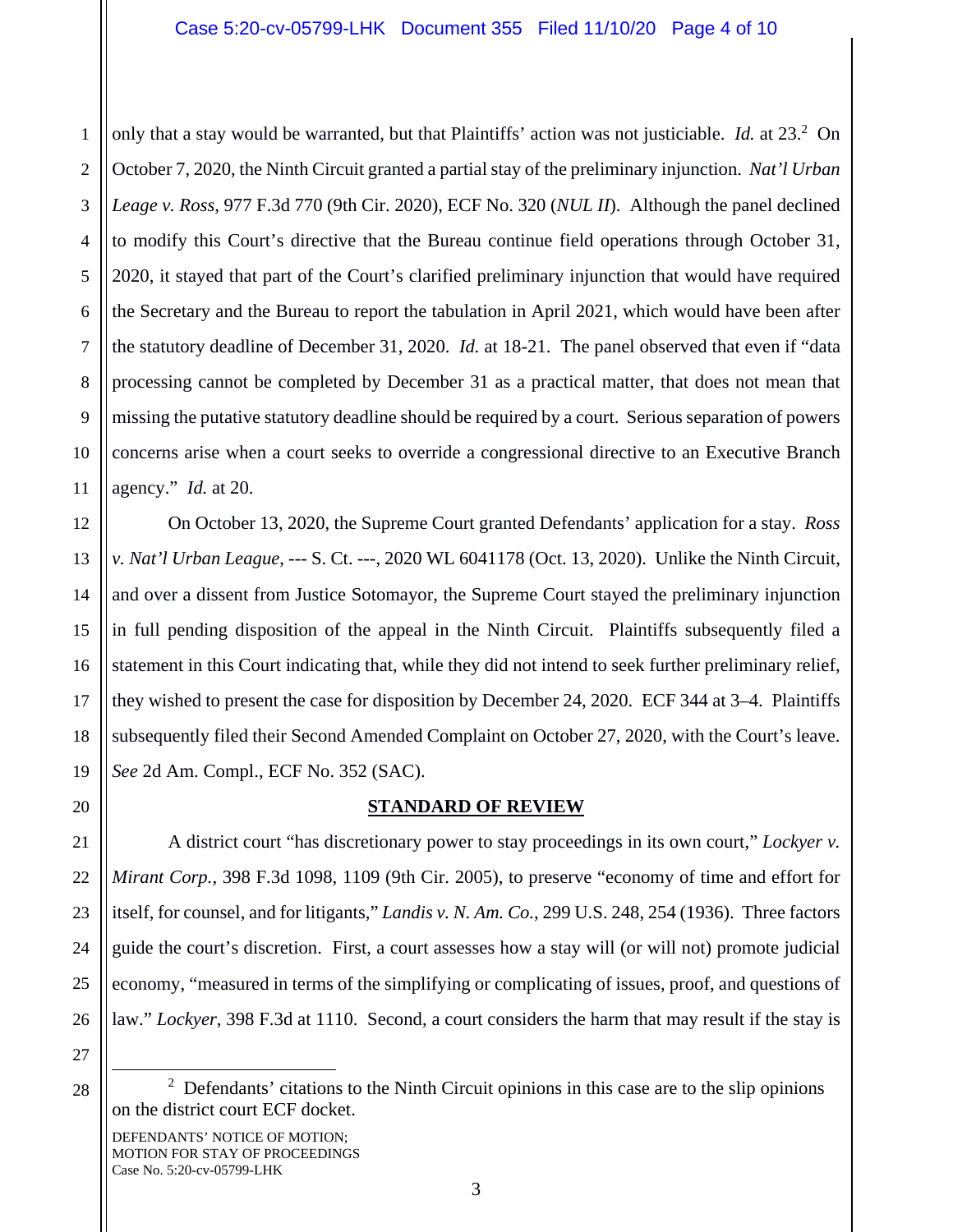1 2 3 4 5 6 7 8 granted. *Id.* Third, a court weighs the possible hardship to the movant if the case is permitted to proceed. *Id.*; *see also, e.g.*, *Manriquez v. DeVos*, No. 17-7210, 2018 WL 5316174, at \*2 (N.D. Cal. Aug. 30, 2018) (granting stay of proceedings pending appeal of preliminary injunction). The movant bears the burden of showing a stay is warranted, *Clinton v. Jones*, 520 U.S. 681, 708 (1997) (citing *Landis*, 299 U.S. at 255), but courts frequently grant stays pending resolution of proceedings that may "bear upon the case," because such stays are most "efficient for [the Court's] own docket and the fairest course for the parties," *Levya v. Certified Grocers of Cal., Ltd*., 593 F.2d 857, 863 (9th Cir. 1979).

#### **ARGUMENT**

All three factors favor staying district court proceedings in this matter.

1. At the outset, a stay of proceedings in this Court until Defendants' appeal of the preliminary injunction is resolved and the Bureau completes the 2020 Census will promote judicial economy by avoiding an unnecessary expenditure of the Court's and the parties' resources.

As the Court is aware, Defendants have raised numerous threshold arguments in this matter. Chief among these are questions about whether the type of claims Plaintiffs have presented are suitable for resolution by Article III tribunals; whether Plaintiffs have suffered the kind of concrete, traceable, and redressable injuries that would give them standing to pursue those claims; and whether the type of agency action they challenge can be evaluated under the standards of the Administrative Procedure Act. *See generally* Defs.' Mot. Dismiss Pls' SAC, ECF No. 354 (MTD). Defendants have also presented those threshold legal defenses in their opening merits brief in the Ninth Circuit. Because these legal questions will inevitably bear upon the Court's power to entertain this lawsuit and enter a remedy, the Ninth Circuit will have to consider them in evaluating the government's appeal. *See, e.g.*, *NUL I* (dissent) at 5-19 (Bumatay, J., dissenting) (discussing threshold jurisdictional questions as bearing upon Plaintiffs' likelihood of success on the merits).

25 26 27 28 Consideration of those issues on appeal will have significant, if not dispositive, impact on the resolution of this case. In their Second Amended Complaint, Plaintiffs have neither altered their legal theories nor added new claims for relief. *Compare* SAC ¶¶ 465, 474-75, 479-83 *with*  Am. Compl., ECF No. 61,  $\P$  340-70. Rather, Plaintiffs have only added new factual allegations

9

10

11

12

13

14

15

16

17

18

19

20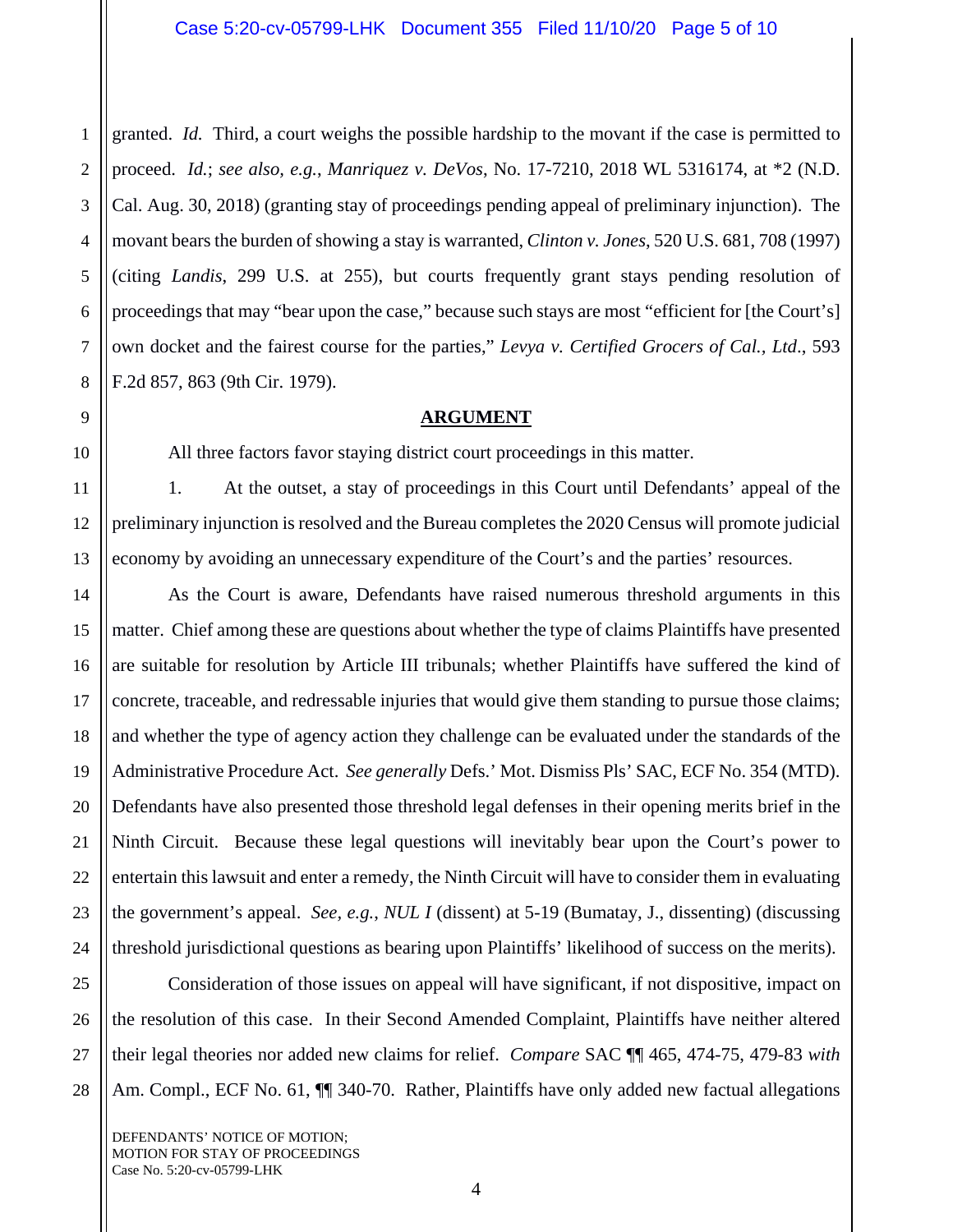6 8 9 10 12 13 14 16 to purportedly buttress their original claims that Defendants' adoption and implementation of the Replan violate the Enumeration Clause and is arbitrary and capricious under the APA. *See* SAC ¶¶ 465, 474-75. Many of these factual allegations largely repeat the type of complaints that Defendants have already addressed via a slew of sworn declarations from Bureau officials. *See generally* MTD at 16. But regardless, these allegations do not change the legal framework of the case, and it would be wasteful to adjudicate them while appellate consideration of the same issues is ongoing. *See Hawai'i v. Trump*, 233 F. Supp. 3d 850, 855 (D. Haw. 2017) ("Because many of the . . . legal arguments . . . are presently before the Ninth Circuit, it makes little sense to expend the resources necessary for a full presentation of those same issues in this forum while awaiting guidance from the appellate court. The more efficient course is to await a pronouncement from the governing appellate bodies, at which point the bulk of the determinative issues may very well be settled in most material respects."); *Washington v. Trump*, No. C17-0141JLR, 2017 WL 1050354, at \*5 (W.D. Wash. Mar. 17, 2017) ("[I]t would waste judicial resources to decide these issues here when guidance from the Ninth Circuit is likely to be available soon."). For this reason alone, judicial economy will be well-served by a stay of proceedings. *See, e.g.*, *Manriquez*, 2018 WL 5316174 at \*3 (staying proceedings pending appeal of a preliminary injunction in an APA case).

17 18 19 20 21 22 23 24 25 26 27 28 Indeed, appellate proceedings in this case have *already* provided substantial guidance indicating that a stay of proceedings in this matter is appropriate. The Ninth Circuit's October 7, 2020, order—which stayed the portion of the injunction prohibiting Defendants from attempting to comply with their statutory obligation to report census results to the President by the end of the year—made clear that the statutory deadline (a) is not merely advisory but rather is an essential element of how Congress exercised its constitutional power to direct the census, (b) is binding on Defendants, and (c) is not to be disturbed by the Judicial Branch. *NUL II* at 20-21. As the Ninth Circuit panel explained, "[s]erious separation of powers concerns arise when a court seeks to override a congressional directive to an Executive Branch agency." *Id.* (citing *Wisconsin v. City of New York*, 517 U.S. 1, 17 (1996)). These points were further endorsed by the Supreme Court's subsequent issuance of a full stay, which permitted the Bureau to conclude data collection at the appropriate juncture, and removed the court-ordered requirement that the Bureau remain in the

1

2

3

4

5

7

11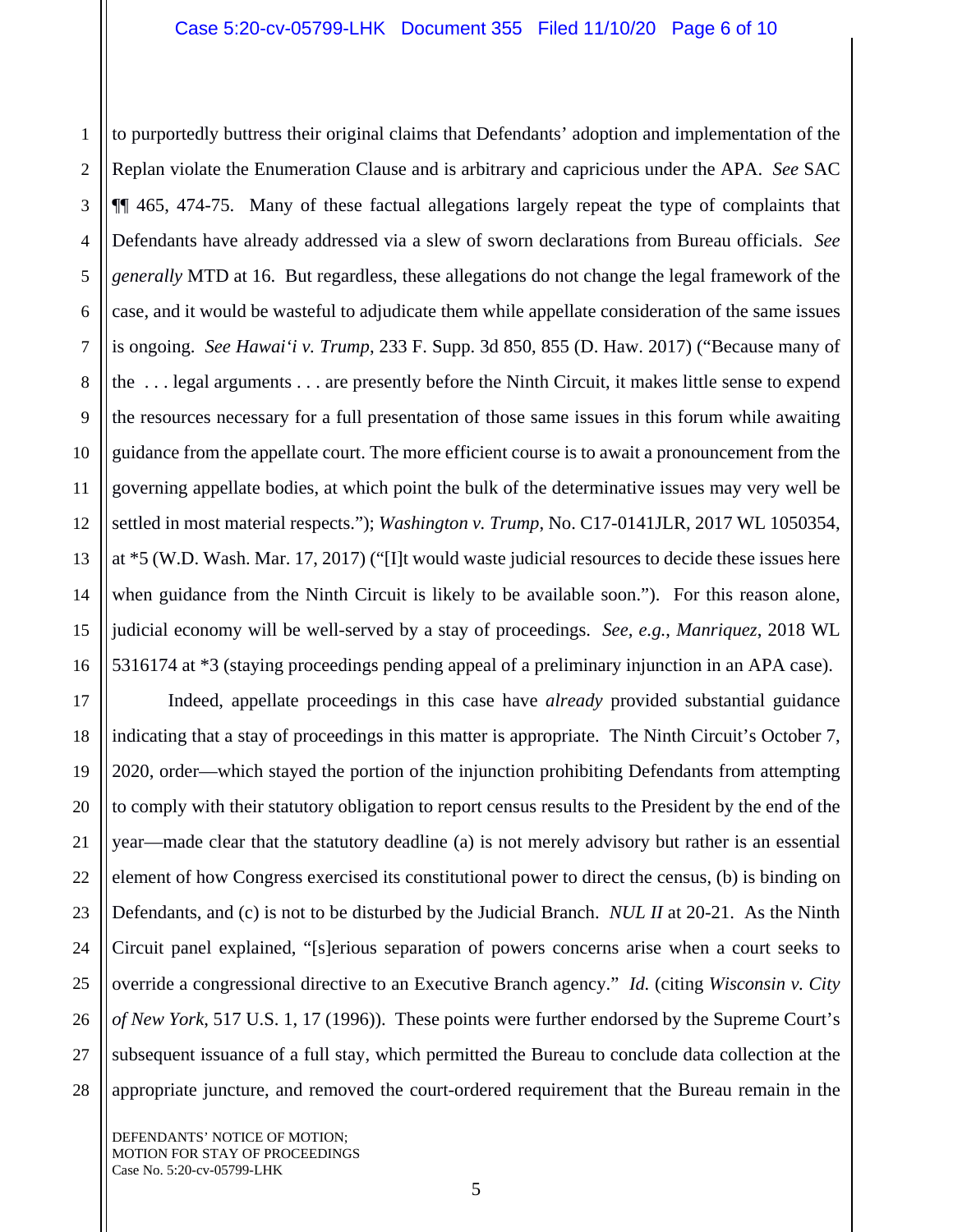2 3 4 5 6 7 8 9 field until the end of October—a requirement that the Ninth Circuit agreed was a serious obstacle to the Bureau meeting the statutory deadline. *See NUL II* at 17. The Supreme Court's stay order like its previous stay orders in *Klutznick v. Carey*, 449 U.S. 1068, 1068 (1980) and *Klutznick v. Young*, No. A-533 (Dec. 24, 1980)—indicates that the Judicial Branch should not impede Defendants' ongoing efforts to complete the census and to meet the statutory deadline to the best of their ability. Under the logic of the Supreme Court's orders, it would be improper for this Court to proceed to enter relief before the Bureau submits its report under 13 U.S.C. § 141, as Plaintiffs evidently desire. *See* ECF 344 at 3 (stating that Plaintiffs are "focused on seeking an order from the Court . . . before the Secretary provides any state population counts to the President").

10 11 12 13 14 15 16 17 18 19 20 21 22 23 24 25 26 27 Meanwhile, awaiting the completion of the census and the reports required under 2 U.S.C. § 2a and 13 U.S.C. § 141(b), will clarify the issues in this case by revealing whether Plaintiffs have, in fact, any basis to assert the kind of injury they plead in their Second Amended Complaint. *See generally* SAC ¶¶ 430-453. In particular, the President's report of the apportionment numbers to Congress under § 2a will reveal whether Plaintiffs, at the State level, have suffered any diminution of Congressional representation, as they currently allege. *See* SAC ¶¶ 442-448. That is, in fact, the earliest point in time when any potential injury to Plaintiffs could possibly be known. Ultimately, the Bureau's subsequent release of the redistricting data as required under 13 U.S.C. § 141(c) may provide a baseline to evaluate whether, at the local level, Plaintiffs' communities have suffered any kind of differential undercount, as Plaintiffs allege they will. *See, e.g.*, SAC ¶ 429. Of course, as Defendants have previously explained, census accuracy is not a cognizable legal standard, and Plaintiffs' evaluation of the census data should not ultimately give them any cognizable ground for relief. *See, e.g.*, MTD at 5-10. But because the existence of a differential undercount is an indispensable part of any conceivable claim to standing, a stay would dispense with speculation and establish the apportionment results as a baseline against which some portion of Plaintiffs' alleged injuries can be assessed. Doing otherwise is not only likely to embroil the Court in potentially unnecessary and difficult litigation, but also risks creating interim rulings that would potentially impede the Census Bureau's efforts to meet the statutory deadlines imposed by

28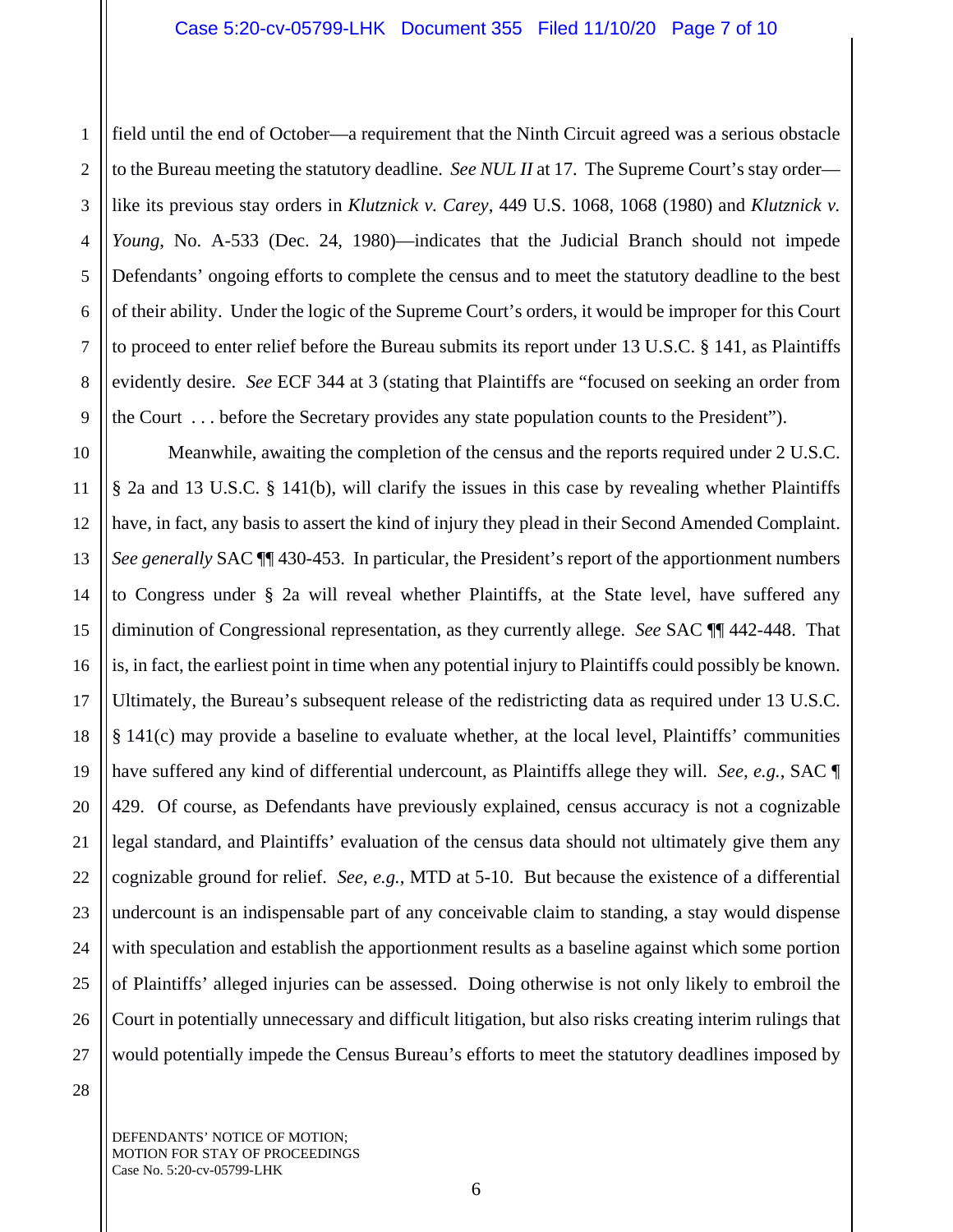1 Congress. And any interim rulings may spawn only further litigation. Respectfully, the Court and the parties would be better served by forgoing such an exercise.

2 3

4 5 6 7 8 9 10 11 12 13 14 15 16 17 2. For similar reasons, Plaintiffs will not be harmed by a stay. The Supreme Court's order staying this Court's previous injunction makes clear that Plaintiffs are not entitled to interfere with the Bureau's work to complete the 2020 census. Accordingly, there is no meaningful relief that Plaintiffs can obtain between now and the Bureau's completion of the census. And, as Defendants previously explained, there is no reason to expect that Plaintiffs could not obtain other relief after the Bureau completes its work. *See NUL II* at 20. The possibility of such a post-census remedy has been consistently recognized by the Supreme Court in its various census decisions, and there is no reason to believe that it would be unavailable here. *See, e.g.*, *Wisconsin*, 517 U.S. 1; *Utah*, 536 U.S. 452. The Ninth Circuit itself assumed such relief would be available when it stayed the requirement that the Bureau delay completion of the census. *See NUL II* at 20 (observing that in the event of a ruling adverse to the Bureau after it completes the census, "existing data can be reprocessed"). By contrast, any effort to impose a judicial remedy while data processing is ongoing would, yet again, threaten to embroil this Court in the day-to-day management of census operations and potentially compromise the Bureau's efforts to comply with the statutory deadline—something that the Supreme Court's stay indicates would be improper.

Moreover, a stay is not likely to last more than a few months. Ninth Circuit rules provide for expedited consideration of appeals of preliminary injunctions. *See* Ninth Circuit Rule 3-3; Ninth Circuit Rule 34-3; *see also* 28 U.S.C. § 1657(a) ("[T]he court shall expedite the consideration of . . . any action for temporary or preliminary injunctive relief."). The Ninth Circuit and the Supreme Court have already acted expeditiously on the government's motions to stay the preliminary injunction, and there is every reason to expect that the underlying appeal of the injunction will be resolved with appropriate expedition as well. Briefing in the Ninth Circuit is presently scheduled to conclude by December 11, 2020. Meanwhile, the Bureau has stated publicly that it is working to issue its report pursuant to 13 U.S.C. § 141(b) as close to the statutory deadline of December 31, 2020 as possible. Such a brief stay is not prejudicial.

28

18

19

20

21

22

23

24

25

26

27

DEFENDANTS' NOTICE OF MOTION; MOTION FOR STAY OF PROCEEDINGS Case No. 5:20-cv-05799-LHK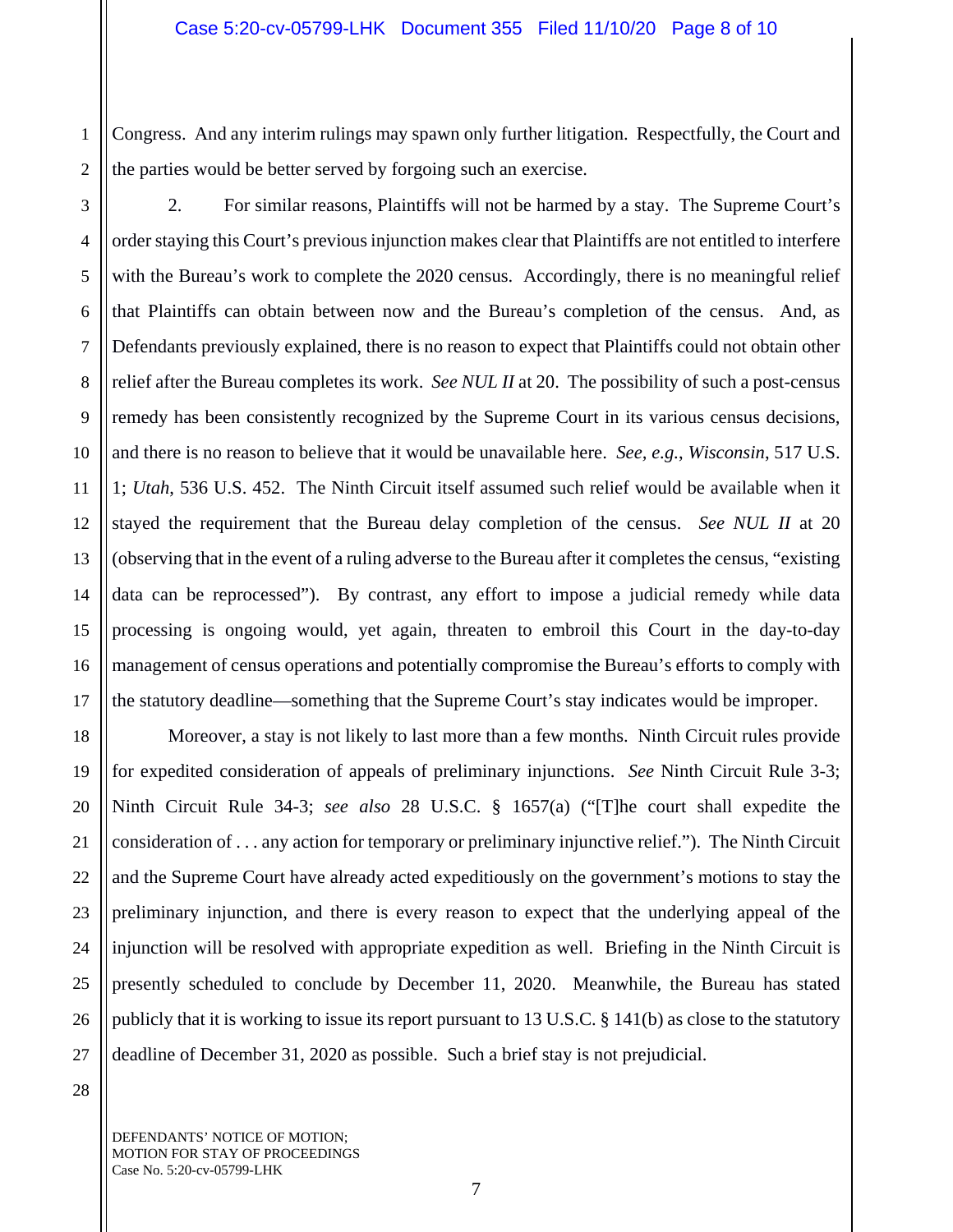3. By contrast, Defendants are likely to be harmed if district court proceedings are restarted at this juncture. To the extent Plaintiffs would seek to have the Court adjudicate the purported accuracy of the census before its actual completion, such adjudication would be burdensome and premature. *Id.* As noted above, speculation about the "accuracy" of the census can be avoided altogether simply by awaiting its completion, which will show the *actual* results. And such adjudication will be entirely unnecessary if Defendants prevail on their threshold legal arguments. *See, e.g.*, *Richards v. Ernst & Young LLP*, No. 08-4988, 2012 WL 92738, at \*3-4 (N.D. Cal. Jan. 11, 2012) (granting stay because serious burden, including discovery, would be avoided if defendants won on appeal).

10 12 Further, Plaintiffs appear to envision expedited litigation with the goal of having the Court enter judgment before the end of December. Such litigation would be extremely disruptive, as evidenced by the prior course of proceedings in this matter. Simply put, litigating census procedures while the Bureau is in the middle of finishing the census burdens employees at a time when their work is most crucial. *See, e.g.*, ECF No. 260-1 ¶ 14, ECF No. 278-1 ¶ 9 (declarations of James T. Christy noting that Bureau officials had devoted more than 108 staff hours to efforts related to the litigation). This Court should ensure that further activity in this case does not further derail ongoing census operations.

Taken together, these considerations all favor staying this case until after the Bureau completes the 2020 Census and the President reports the apportionment results under 2 U.S.C. § 2a, or until Defendants' appeal of the preliminary injunction is fully resolved, whichever is later. Such a stay will not prejudice Plaintiffs, given that the Bureau expects to complete the census in a matter of months and that the appeal is proceeding on an expedited basis.

DEFENDANTS' NOTICE OF MOTION; MOTION FOR STAY OF PROCEEDINGS Case No. 5:20-cv-05799-LHK

1

2

3

4

5

6

7

8

9